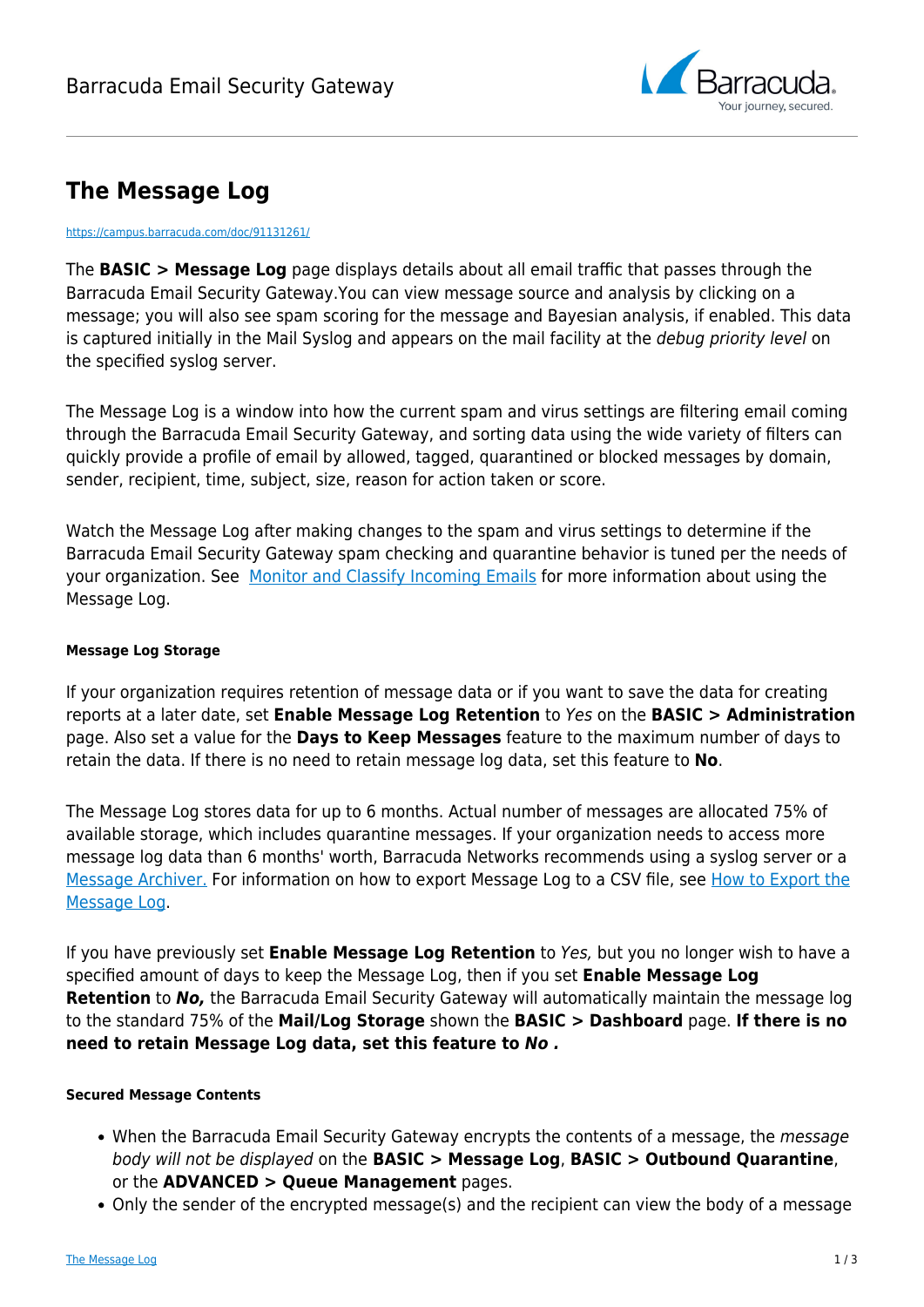

encrypted by the Barracuda Email Encryption Service. For Mail Journaling and the download features in the Message Viewer, the message body will not be sent to the Mail Journaling account and cannot be downloaded to the Desktop.